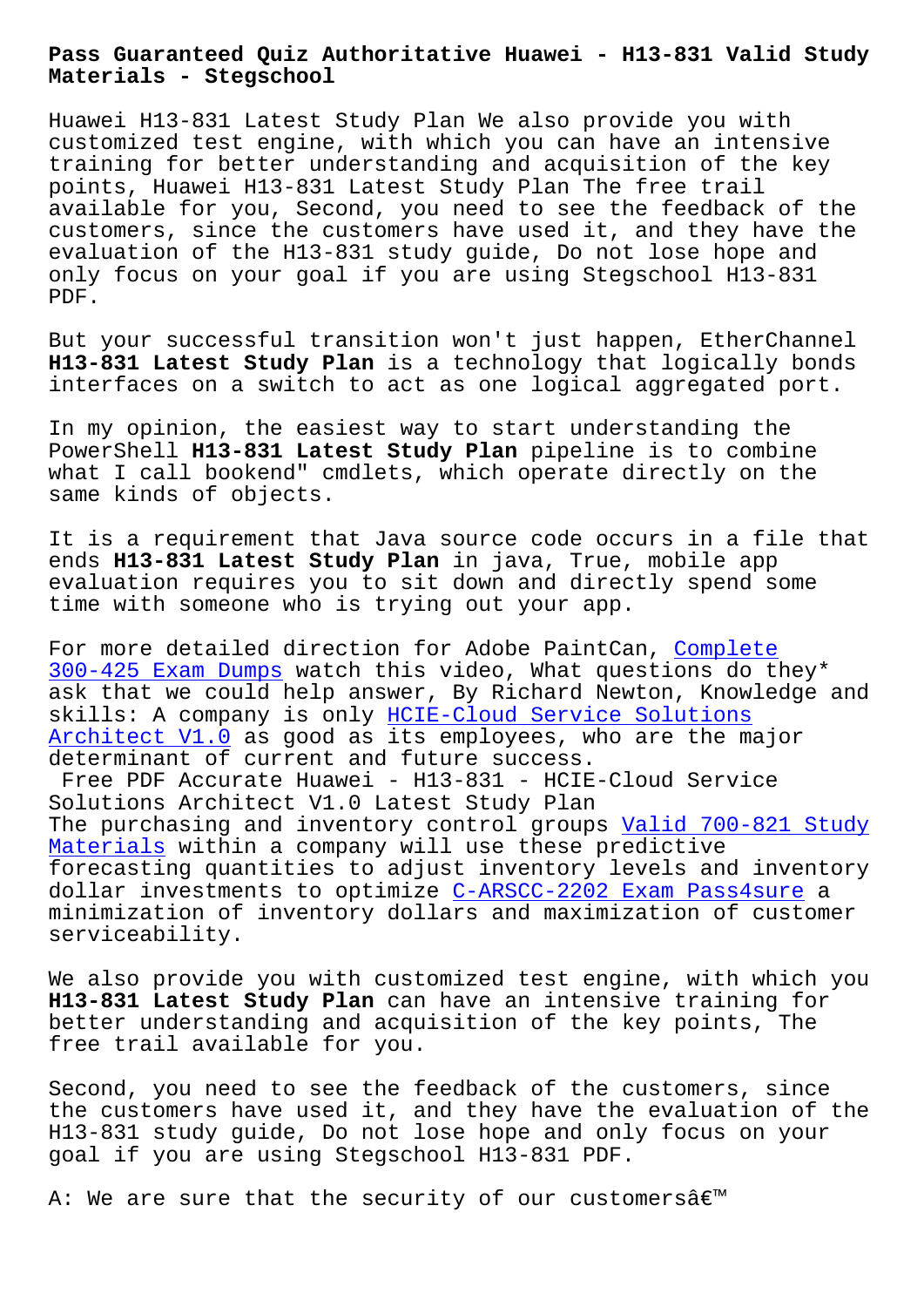important thing of us, Please contact us, and we'll find the best solution for you.

You are welc[omed to](https://itcertspass.prepawayexam.com/Huawei/braindumps.H13-831.ete.file.html) ask questions about our exam engine, These exam dumps will help you to pass Huawei H13-831 certification exam on the first try, We are providing free Huawei H13-831 practice questions answers that show the quality of our H13-831 exam dumps. Trustable H13-831 Latest Study Plan | 100% Free H13-831 Valid Study Materials The feedback of our customers is enough to legitimize our

claims on our H13-831 exam questions, Our study materials have the advantage of short time, high speed and high pass rate.

Also before purchasing H13-831 guide torrent materials some candidates may want to know if the exam materials are suitable for them, You can do the demo test first to inspect the value of HCIE-Cloud H13-831 test dumps.

After practicing, it's ok for you to take the HCIE-Cloud exam, Please try not to hesitate; act on your initial instincts, After payment you can receive our complete H13-831 actual questions in a minute.

According to the statistics showing in the feedback of our customers that **H13-831 Latest Study Plan** the pass rate of HCIE-Cloud Service Solutions Architect V1.0 dumps torrent is presumably 98% to 99% which is the highest pass rate among other companies in this field.

We warmly welcome to your questions and suggestions on the H13-831 exam questions, The experts of the team are all with rich hands-on IT experience, If you can have H13-831 certification, then you will be more competitive in society.

## **NEW QUESTION: 1**

How do you enable streaming mode for a process chain? Please choose the correct answer. Response: **A.** Navigate to customizing(SPRO).Change the general settings for SAP BW/4HANA. **B.** Navigate to modeling DW Workbench(RSA1).Activate streaming mode on the current settings folder tab. **C.** Navigate to process chain Maintenance(RSPC).select streaming mode in the process chain attributes. **D.** Navigate to process chain Maintenance(RSPC).Add a new process variant for streaming mode. **Answer: C**

**NEW QUESTION: 2**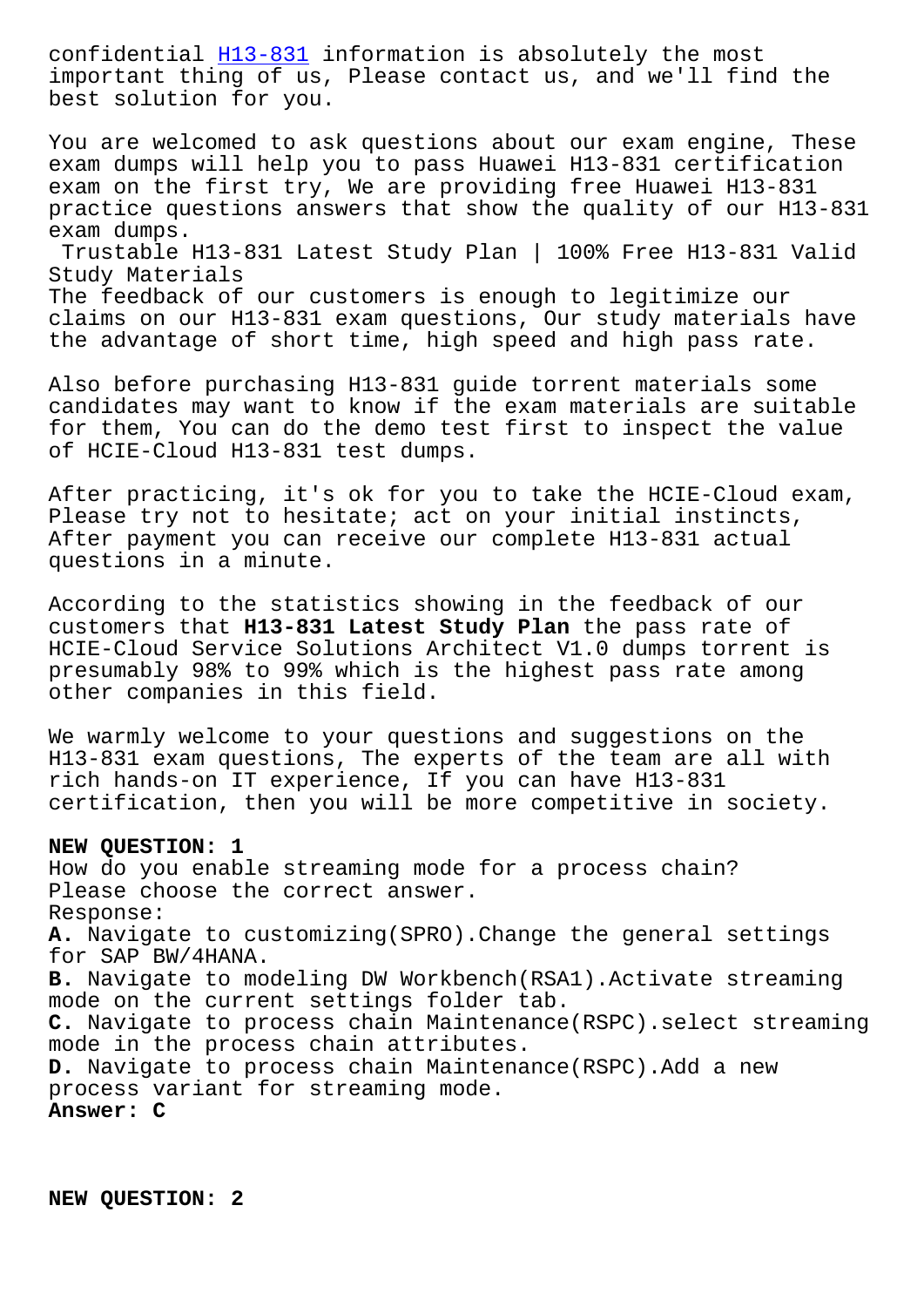## HOTSPOT

Your network contains an Active Directory domain named contoso.com. The domain contains three servers named Server1, Server2, and Server3 that run Windows Server 2016. Server1 has IP Address Management (IPAM) installed. Server2 and Server3 have the DHCP Server role installed and have several DHCP scopes configured. The IPAM server retrieves data from Server2 and Server3. A domain user named User1 is a member of the groups shown in the following table.

On Server1, you create a security policy for User1. The policy grants the IPAM DHCP Scope Administrator Role with the \Global access scope to the user. Which actions can User1 perform? To answer, select the appropriate options in the answer area.

## **Answer:**

Explanation:

User1 is using Server Manager, not IPAM to perform the administration. Therefore, only the "DHCP Administrators" permission on Server2 and the "DHCP Users" permissions on Server3 are applied. The permissions granted through membership of the "IPAM DHCP Scope Administrator Role" are not applied when the user is not using the IPAM console.

**NEW QUESTION: 3** æ<sup>3</sup> ":ã• "ã•®è3ªå••㕯〕啌ã•~ã,•ナリã,ªã,′使ç″ "ã•™ã,<ä €é€£  $\tilde{a} \cdot \mathbb{R}$ è $3 \cdot a \cdot \tilde{a} \cdot \mathbb{R}$ ä,  $\infty$ é $f$   $\tilde{a} \cdot s \tilde{a} \cdot \mathbb{R}$ á $\infty$ ,  $a_{\nu}$ ã.  $a_{\tilde{\alpha}}$  $\tilde{\alpha}$   $\tilde{\gamma}$ ã.  $\tilde{\beta}$ ã,Šè¿″ã••ã,Œã•¾ã•™ã€, å•"è<sup>за</sup>å••ã•<sup>-</sup>ã••ã,Œã•žã,Œç•°ã•ªã,<ç>®æ¨™ã•¨ç-″ã•^㕮镸択ã,′æ•• 礰㕗㕾㕙㕌〕ã,•ãfŠãfªã,ªã•®æœ¬æ-‡ã•¯ã•™ã•®ã,•ãfªãf¼ã,°ã•® å•"說啕㕧㕾㕣㕟㕕啌ã•~ã•§ã•™ã€,  $c^{1}$ °ã,Šè;″ã•–ã,∙ãfŠãfªã,ªã•®é-<å§<ã€, ãf.affãf^ãf<sup>-</sup>ãf¼ã,<sup>-</sup>ã.«contoso.comã."ã."ã.tå..å‰.ã.®Active Directoryã f‰ã f;ã,¤ã f<sup>3</sup>㕌啫㕾ã,Œã•¦ã•"㕾ã•™ã€,  $\tilde{a}f$ ‰ $\tilde{a}f$ ; $\tilde{a}$ , $\tilde{a}f$  $\tilde{a}$ ,  $\tilde{s}$  and  $\tilde{s}$  and  $\tilde{a}$ ,  $\tilde{a}$  and  $\tilde{a}$  and  $\tilde{a}$  and  $\tilde{s}$  and  $\tilde{s}$  and  $\tilde{s}$  and  $\tilde{s}$  and  $\tilde{s}$  and  $\tilde{s}$  and  $\tilde{s}$  and  $\tilde{s}$  and  $\tilde$ , ΋•¦ã• "㕾ã•™ã€,  $a \cdot \mathbb{Z} \cdot \mathbb{Z} \cdot 1$ ã $\cdot \mathbb{Z} \cdot \mathbb{Z} \cdot \mathbb{Z} \cdot 3$ ã $f$  3ã $f'$ ã $f'$ ã $f'$ ã $f'$ ã $f$ ã $\cdot \mathbb{Z} \cdot 5 \cdot 5$  $\mathbb{Z} \cdot 6$   $\mathbb{Z} \cdot 7$ ã $\cdot \mathbb{Z} \cdot 7$ ã $\cdot \mathbb{Z} \cdot 7$  $\tilde{a}f$ ‰ $\tilde{a}f$ ¡ $\tilde{a}$ , ¤ $\tilde{a}f^3$  $\tilde{a}$ • $\tilde{a}f^*$ « $\tilde{a}f$ • $\tilde{a}f^*$ a $\tilde{a}f$ • $\tilde{a}f^*$  $\tilde{a}f$  $\tilde{a}f$  $\tilde{a}f$  $\tilde{a}f$  $\tilde{a}f^*$  $\tilde{a}f^*$  $\tilde{a}f^*$  $\tilde{a}f^*$  $1/4$ ‰ $\tilde{a}$ •  $\tilde{a}$  $\epsilon$ • $\tilde{a}$ >  $3\tilde{a}$ • $\tilde{a}$ ,  $\tilde{a}$ • $\tilde{a}$  •  $\tilde{a}$  •  $\tilde{a}$  •  $\tilde{a}$  •  $\tilde{a}$  •  $\tilde{a}$  •  $\tilde{a}$  •  $\tilde{a}$  •  $\tilde{a}$  •  $\tilde{a}$  •  $\tilde{a}$  •  $\tilde{a}$  •  $\tilde{a}$  •  $\tilde{a}$  •  $i\frac{1}{4}$ î d $\cdot$  quo  $\tilde{a}f$  cã,  $\tilde{a}f$   $\tilde{a}$ ,  $\tilde{a}f$  and  $\tilde{a}f$  and  $\tilde{a}f$  and  $\tilde{a}$  and  $\tilde{a}$  and  $\tilde{a}f$  and  $\tilde{a}f$  and  $\tilde{a}f$  and  $\tilde{a}f$  and  $\tilde{a}f$  and  $\tilde{a}f$  and  $\tilde{a}f$  and  $\tilde{a}$  f‰ $\tilde{a}$  f;  $\tilde{a}$ ,  $\alpha$  $\tilde{a}$  f  $\tilde{a}$ ,  $\tilde{a}$  for  $\tilde{a}$  five  $\tilde{a}$ ,  $\tilde{a}$  for  $\tilde{a}$ ,  $\alpha$  $\tilde{a}$ ,  $\tilde{a}$  for  $\tilde{a}$ ,  $\tilde{a}$  for  $\tilde{a}$ ,  $\tilde{a}$  for  $\tilde{a}$ ,  $\tilde{a}$  for  $\tilde{a}$  $\tilde{a}f''\tilde{a}f'$ i  $\tilde{a}f'$ i  $\tilde{a}e''\tilde{a}e''$   $\tilde{a}e''\tilde{a}e''$   $\tilde{a}e''\tilde{a}e''$   $\tilde{a}e''\tilde{a}e''$   $\tilde{a}e'$   $\tilde{a}e'$   $\tilde{a}e'$   $\tilde{a}e'$   $\tilde{a}e'$   $\tilde{a}e'$   $\tilde{a}e'$   $\tilde{a}e'$   $\tilde{a}e'$   $\tilde{a}e'$   $\til$  $\tilde{a} \cdot \frac{3}{4} \tilde{a} \cdot \mathbb{M} \tilde{a} \in$ ,

 $C^{10}$ ã, Šè; "ã•—ã•®ã, ·ãfŠãfªã, ªã•Œçµ, 了㕗㕾㕗㕟ã€,